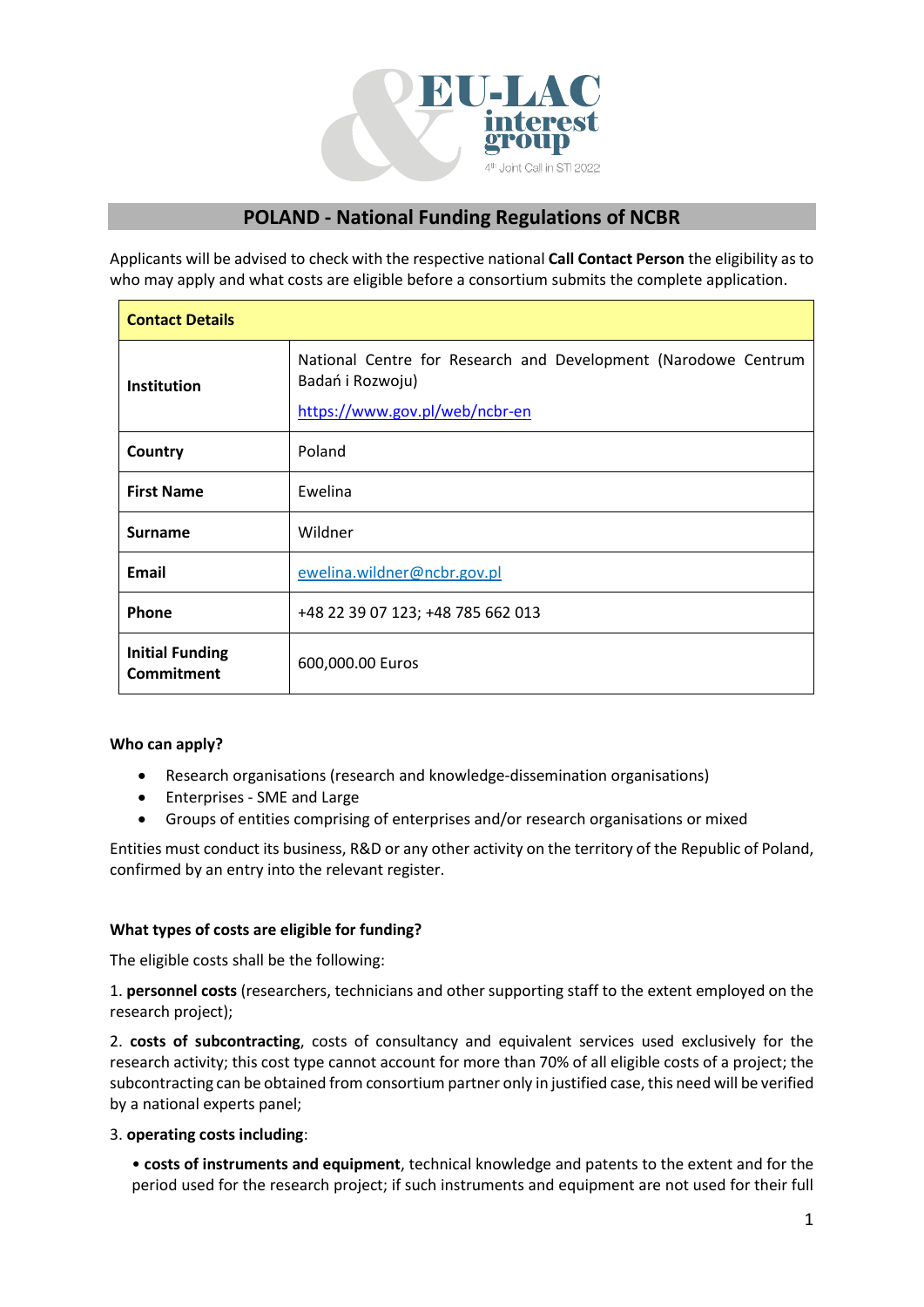

life for the research project, only the depreciation costs corresponding to the life of the research project, as calculated on the basis of good accounting practice, shall be considered eligible;

• **costs for buildings and land**, to the extent and for the duration used for the research project; with regard to buildings, only the depreciation costs corresponding to the life of the research project, as calculated on the basis of good accounting practice shall be considered eligible; for land, costs of commercial transfer or actually incurred capital costs shall be eligible;

• **other operating costs** including costs of materials, supplies and similar products incurred directly as a result of the research activity;

4. **additional overheads** incurred indirectly as a result of the research project; that costs should account 25% of all eligible project costs; That costs (4) are counted as a multiplication by percentage given above (called x%) and the rest of direct costs, excluding subcontracting (2); It means 4=(1+3)\*25%.

## **Upper funding limits for eligible costs?**

Polish applicants can submit project proposals in the following topics:

**1.1.** Global Challenges I - EU-LAC Cooperation: Interactions and integration between the climate science, SSH and other communities **2.1.** Health I – EU-LAC Cooperation in Personalised Medicine

Funding limit for eligible costs for Polish participants: **€ 100,000/per one entity applying for funding**.

The NCBR's total allocation for the 4 th EU-LAC Joint Call in STI 2021/22 is **€ 600,000** including € 300,000 for topic 1.1. and  $\epsilon$  300,000 for topic 2.1.

The maximum duration of a project is **36 months**.

In the 4<sup>th</sup> EU-LAC Joint Call in STI 2021/22 the following types of research/development are eligible:

- Industrial/Applied research: for research organisations, enterprises.
- Experimental development: for research organisations, enterprises.
- Fundamental research: for research organisations applying for funding in topic no. 1.1.

The eligible costs of **fundamental research** may comprise **a maximum of 10% of total eligible costs of the Project. Funding for fundamental research may be granted only to research organisations applying for funding in topic no. 1.1 in cases justified by the specificity of the Project**.

We advise potential applicants to read and use 'The Guidelines for Qualifying Tasks in the SocioEconomic R&D Projects': [https://www.gov.pl/web/ncbr/podrecznik-kwalifikowania-zadan-w](https://www.gov.pl/web/ncbr/podrecznik-kwalifikowania-zadan-w-projektach-br-o-charakterze-spoleczno-ekonomicznym)[projektach-br-o-charakterze-spoleczno-ekonomicznym](https://www.gov.pl/web/ncbr/podrecznik-kwalifikowania-zadan-w-projektach-br-o-charakterze-spoleczno-ekonomicznym) (in Polish only).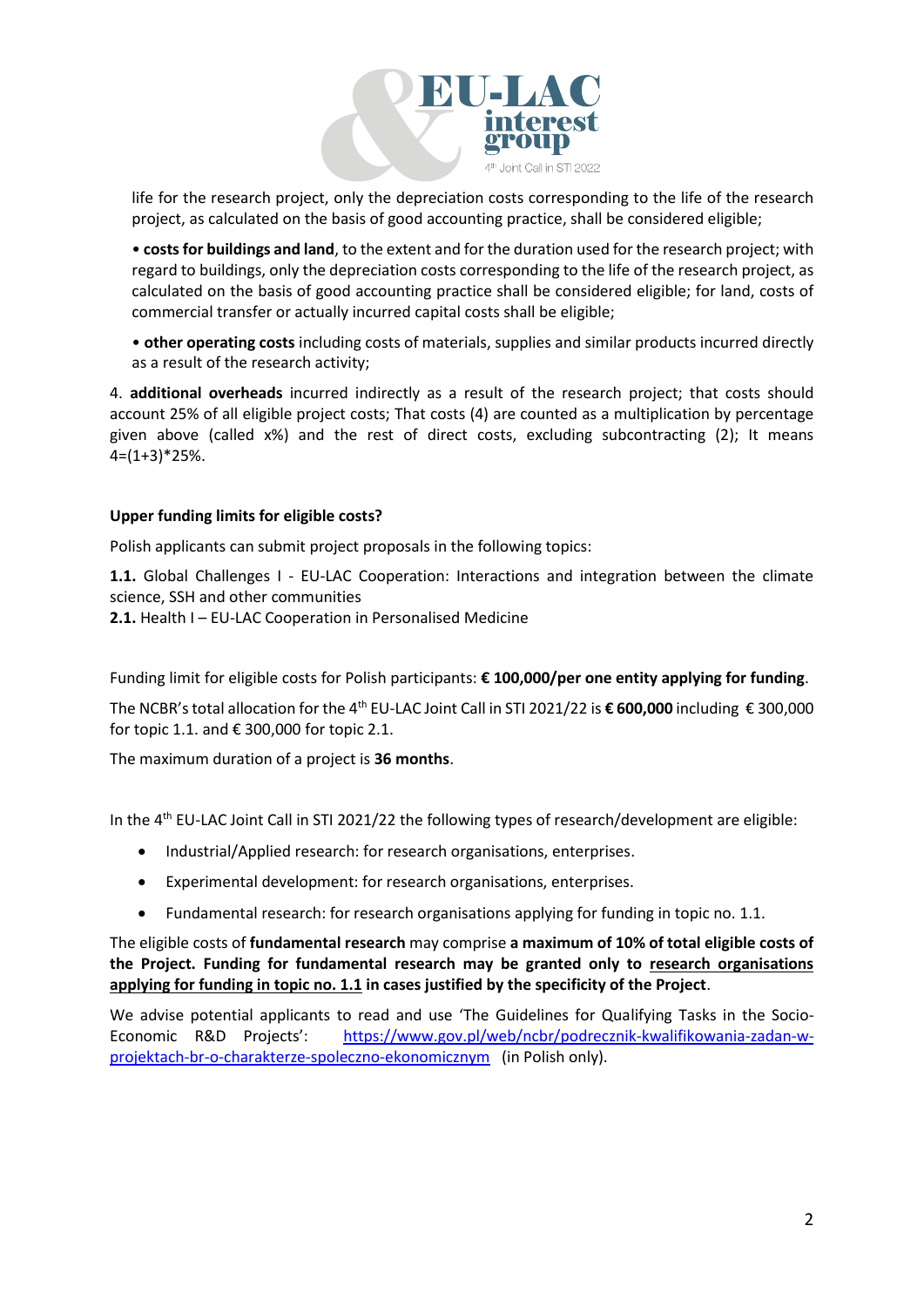

The state aid intensity is presented in the table below:

|                          | Micro/Small        | <b>Medium</b>      | Large        | <b>Research organisations</b>  |
|--------------------------|--------------------|--------------------|--------------|--------------------------------|
|                          | <b>Enterprises</b> | <b>Enterprises</b> | enterprises  |                                |
| <b>Fundamental/Basic</b> | not eligible       | not eligible       | not eligible | Up to                          |
| <b>Research</b>          |                    |                    |              | 100 %; The eligible costs of   |
|                          |                    |                    |              | fundamental research may       |
|                          |                    |                    |              | comprise a maximum of 10%      |
|                          |                    |                    |              | of total eligible costs of the |
|                          |                    |                    |              | Costs<br>Project;<br>0t        |
|                          |                    |                    |              | fundamental<br>research        |
|                          |                    |                    |              | eligible only for projects     |
|                          |                    |                    |              | submitted in the topic no.     |
|                          |                    |                    |              | 1.1.                           |
| Industrial/Applied       | Up to              | Up to              | Up to 50+15  | Up to                          |
| <b>Research</b>          | $50+20+15$         | $50+10+15$         | (max 65%)    | 100 %                          |
|                          | (max 80 %)         | (max 75 %)         |              |                                |
| <b>Experimental</b>      | Up to              | Up to              | Up to 25+15  | Up to                          |
| development              | 25+20+15           | $25+10+15$         | (max 40%)    | 100 %                          |
|                          | (max 60 %)         | (max 50 %)         |              |                                |
|                          |                    |                    |              |                                |

Funding quota of Polish participants may be up to 100% for research organisations. In case of enterprises, funding quota will be decided on a case-by-case basis depending on the size of the company and type of research/development under Section 2 of the Regulation of the Minister of Science and Higher Education of 19 August 2020 on granting state aid by the National Centre for Research and Development, published in Journal of Laws item 1456, 2020.

In any case only Industrial Research, Experimental Development and Fundamental Research will be funded. Other type of activities (e.g. coordination, dissemination, management) cannot be included into separated task.

# **Additional national eligibility criteria for the proposal beyond the general criteria in the Terms of Reference of the Joint Transnational Call**

All proposals must be aligned with national regulations, inter alia:

- The Act of 20 July 2018 Law on Higher Education and Science;
- The Act of 30 April 2010 on the National Centre for Research and Development;
- The Regulation of the Minister of Science and Higher Education of 19 August 2020 on granting state aid by the National Centre for Research and Development, which is in line with the Commission Regulation (EU) No 651/2014 of 17 June 2014 declaring certain categories of aid compatible with the internal market in application of Articles 107 and 108 of the Treaty (General Block Exemption Regulation);
- The Regulation of the Minister of Science and Higher Education of 17 September 2010 on the detailed mode of performance of tasks of the National Centre for Research and Development.